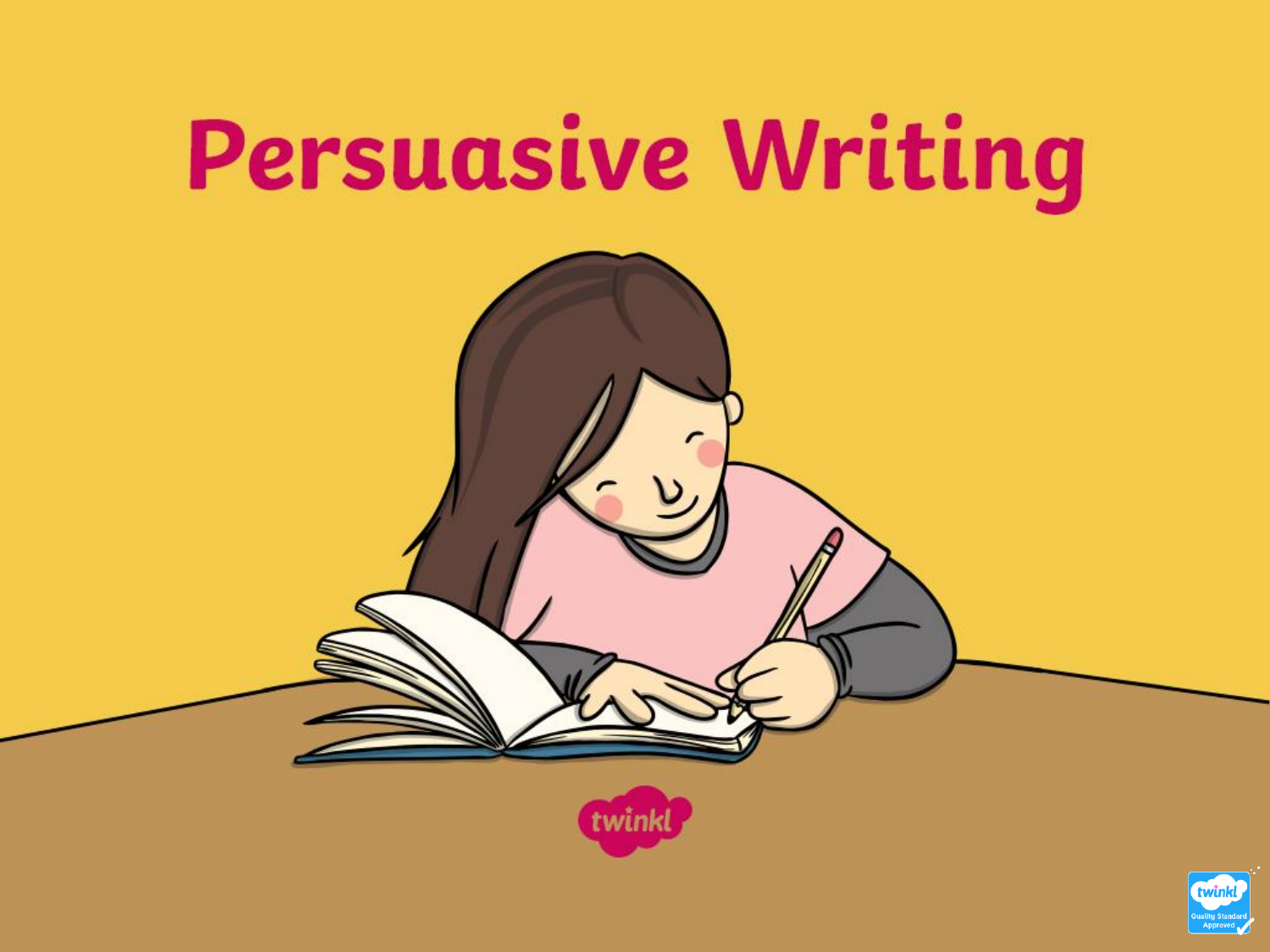#### <u>ILDEF</u> **Monday 30th November 2020**

### **LO: To identify features of persuasive letters.**

# **Success Criteria Success Criteria**

- $\bullet$  Say what makes a letter persuasive eliter. In the consection of the consection of the consection of the consection of the consection of the consection of the consection of the consection of the consection of the cons
- Create a key and underline persuasive features
- To understand the structure of a persuasive letter
- To explain what persuasive language does to a reader.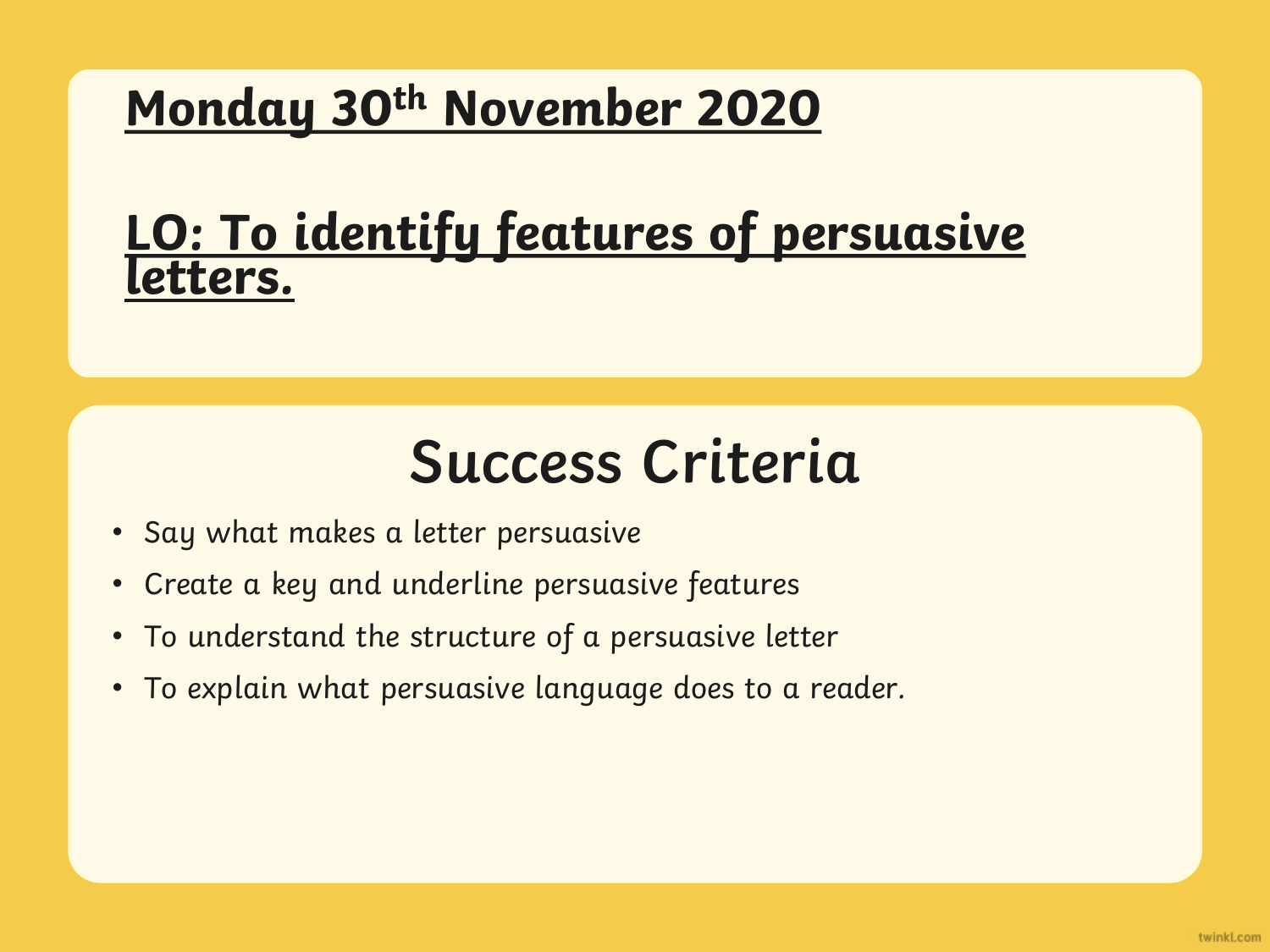# **What Is a Persuasive Text?**

#### **What is a persuasive text?**

A persuasive text is a text which argues a point of view, to convince the reader to agree with the author.

**What's in a persuasive text?**

**Opening statement:** Introduce your point of view.

**Arguments:** State your point of view and reasons for each argument.

**Conclusion:** Summarise your arguments and repeat your point of view.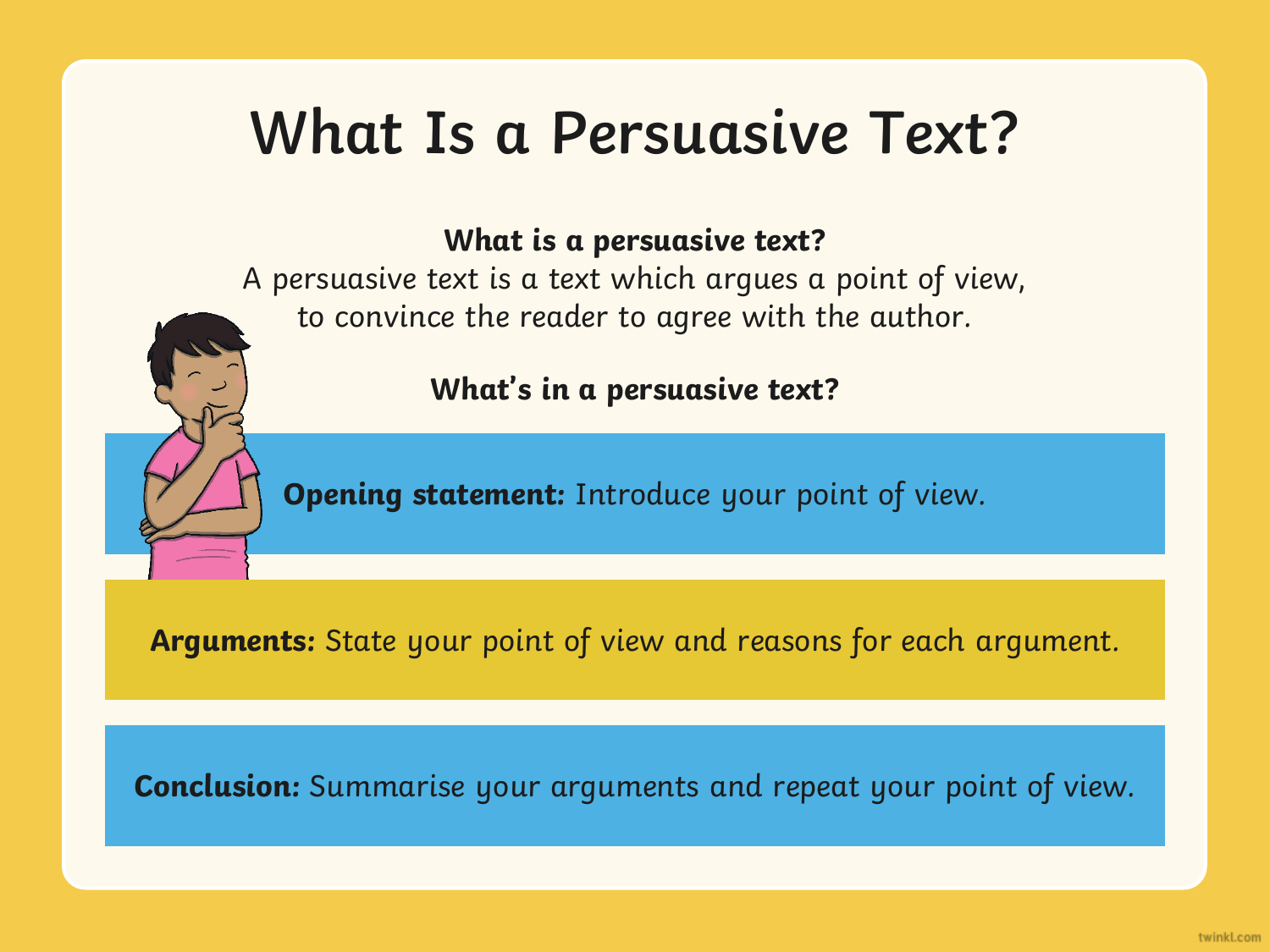# **Organisation**

**How is a persuasive text organised?** 

A persuasive text is organised into paragraphs to make it easier to read.

**What's in a persuasive text?**

**Opening paragraph:**  Include opening statement and a list of arguments.

**Main body paragraphs:**  Include one argument in each paragraph. Support your argument with two reasons.

**Concluding paragraph:** 

Summarise your arguments and restate your point of view.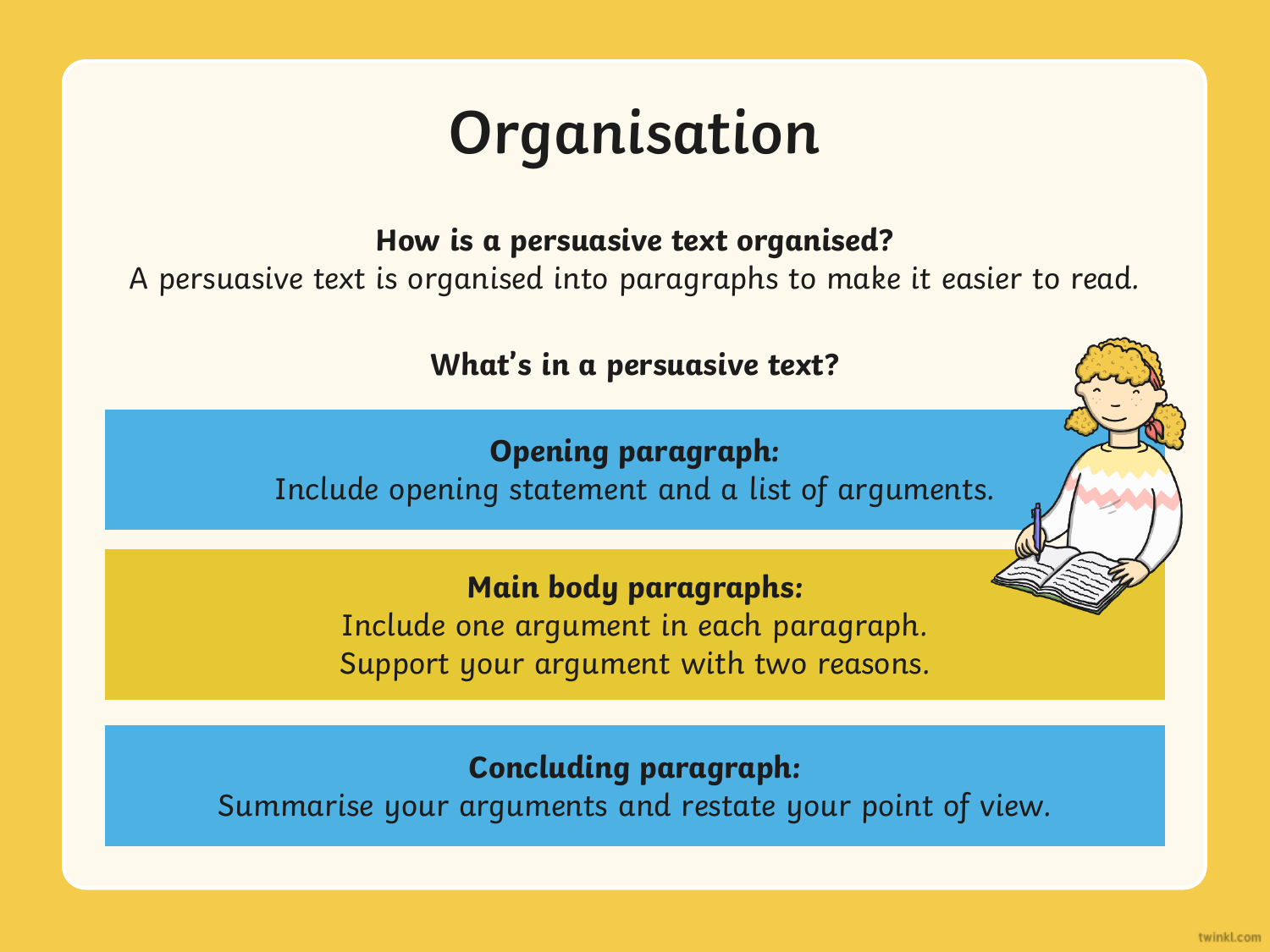## **Features**

Persuasive writing is written in the present tense. •Children spend too much time doing homework.

•Dogs are the greatest pets for kids.

•Fidget spinners are a popular toy.



**Logical connectives** are used in persuasive writing to make the arguments flow. For example: because, however, this shows, therefore.

**Time connectives** are used to begin the main body paragraphs. **For example:** firstly, secondly, finally.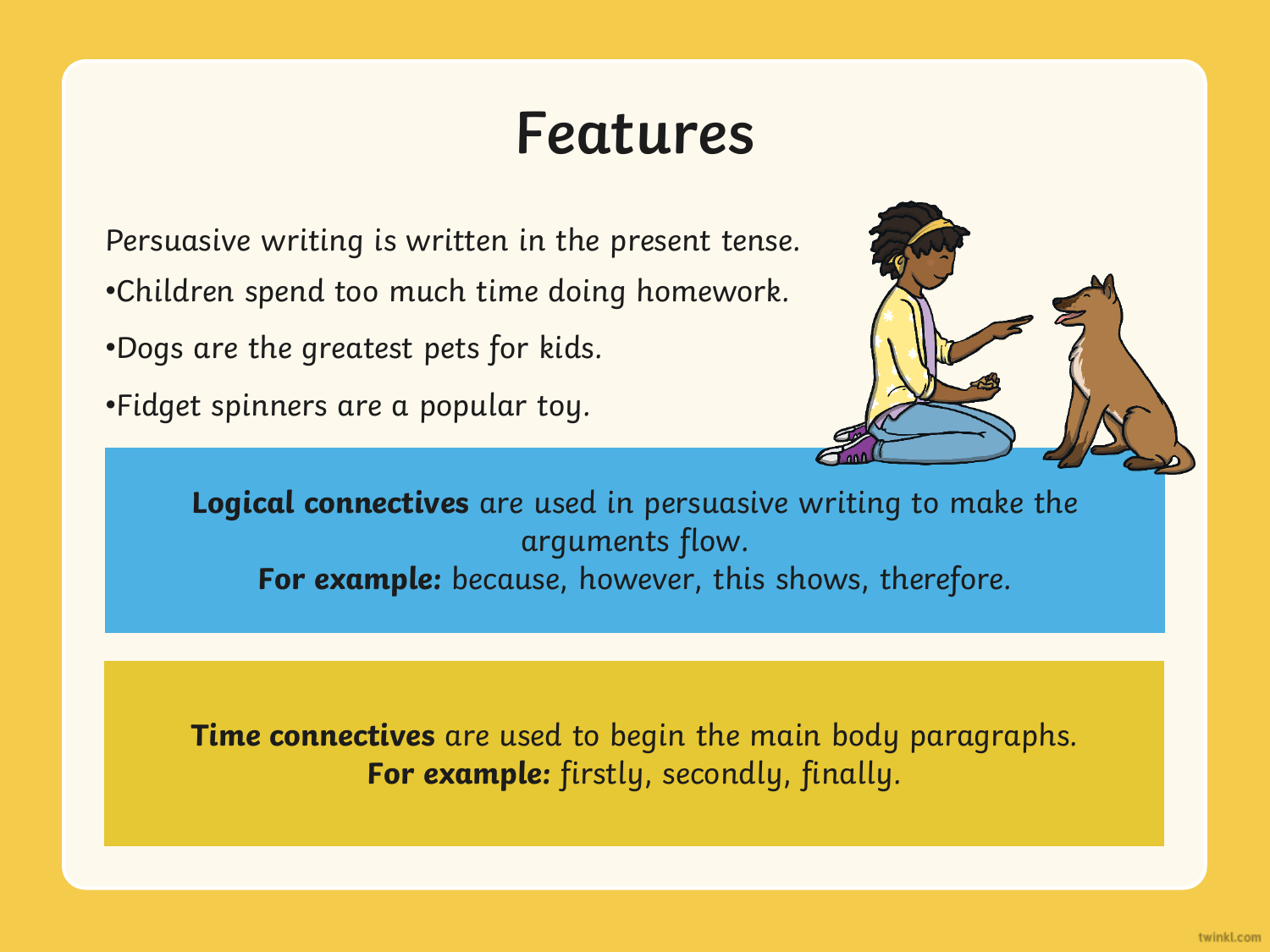### **Features**

When writing persuasive text, always use facts. It gives evidence and proof to your arguments.

Give a reasonable argument to get the reader interested and on your side.

Interest the reader by using interesting, strong and emotive words.

Simple sentences help the reader to understand your arguments.

Persuasive writing is about informing the reader about a subject and convincing them to agree with you. Choose a topic you believe in.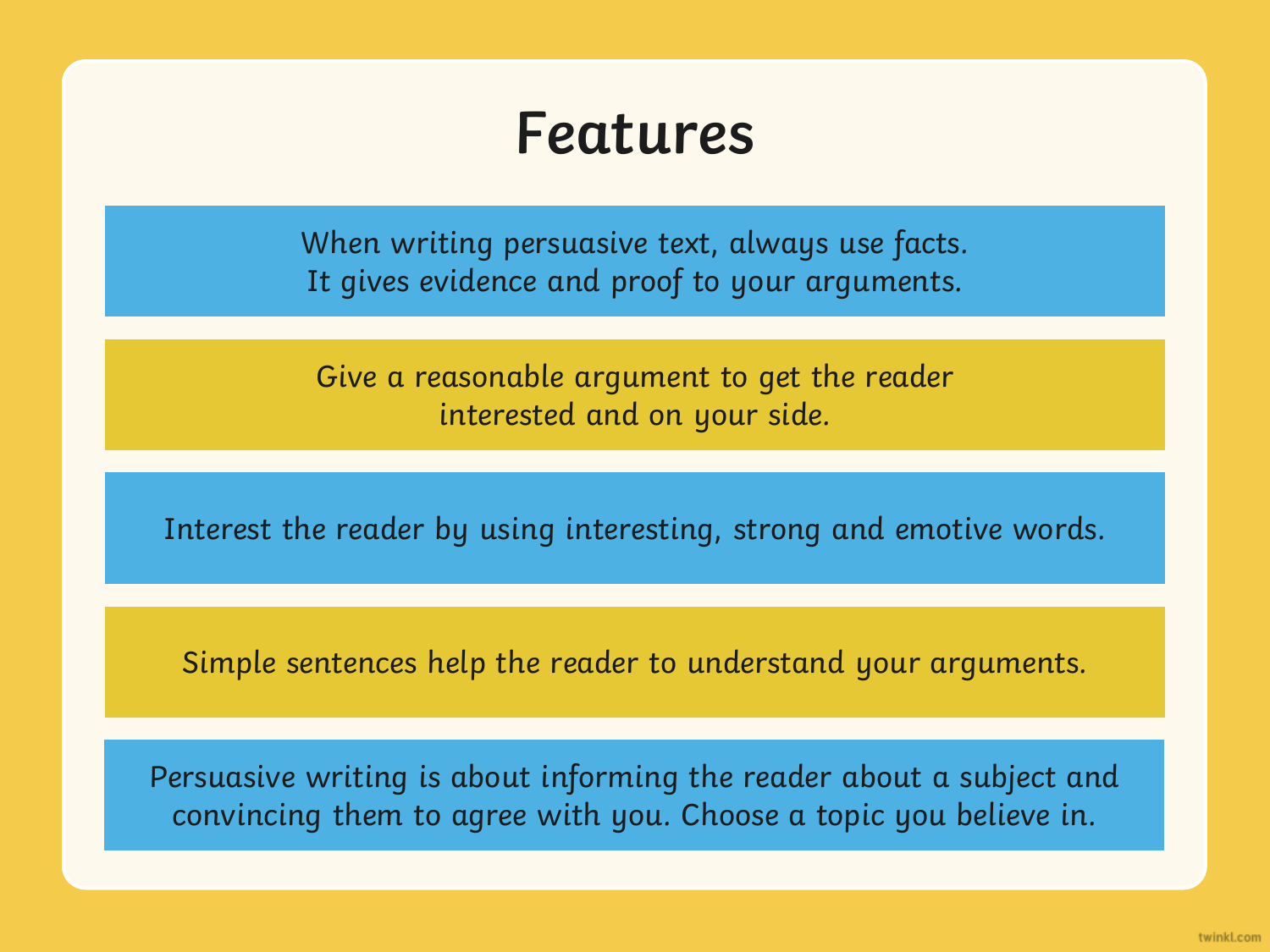## **Features**

Using strong, clear, emotive language helps the reader to agree with you. Below, are some helpful phrases that are used in persuasive writing.

**Persuasive phrases:** 

It is outrageous that…

I strongly believe…

It's disgraceful that…

It's concerning that…

How could we possibly…